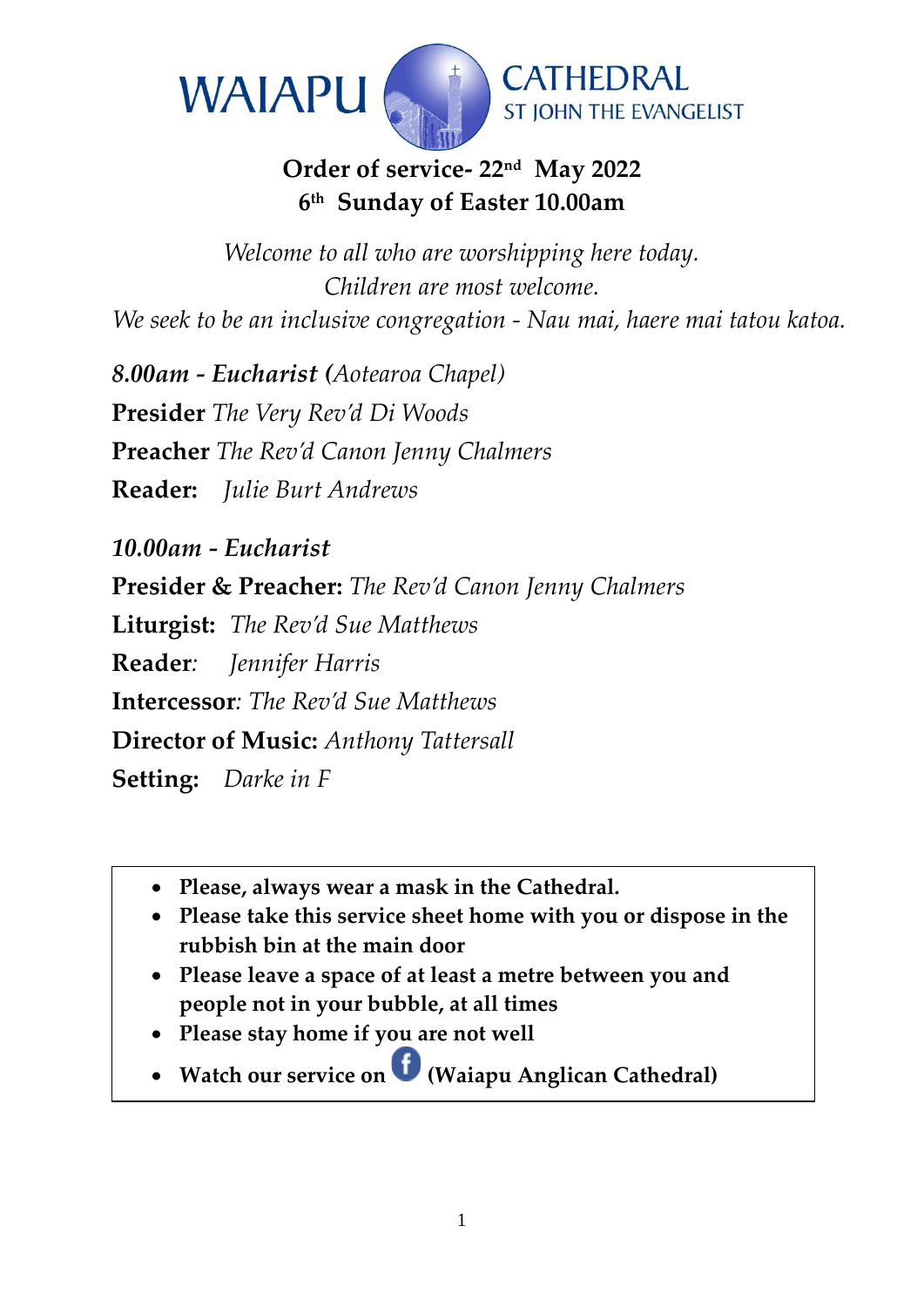**Introit:** *If ye love me* Tallis

## **Acclamation:** Christ is risen! **He is risen indeed Alleluia, Alleluia!**

**Processional Hymn**: *Lift high the cross…*

*1.Lift high the cross, the love of Christ proclaim till all the world adore his glorious name.* **Come Christian people, sing your praises, shout! If we are silent, even stones cry out.** *Lift high the cross…*

**2. Jesus you wept to see our human strife; teach us compassion for each human life.** *Lift high the cross…*

**3. Peace was your plea, and peace your loving theme; let peace be our passport, peace a living dream.** *Lift high the cross…*

**4. Great is the cost of walking on this road to follow and suffer with the Son of God.** *Lift high the cross…*

**5. Worlds to be born and children yet to be, come take up this song into eternity.**

*Lift high the cross…*

Words: Shirley Murray Tune: CRUCIFER

The Lord be with you. **The Lord bless you.**

Ko te rā tēnei i hangā e Ihowā. **Kia hari, kia koa tātou.**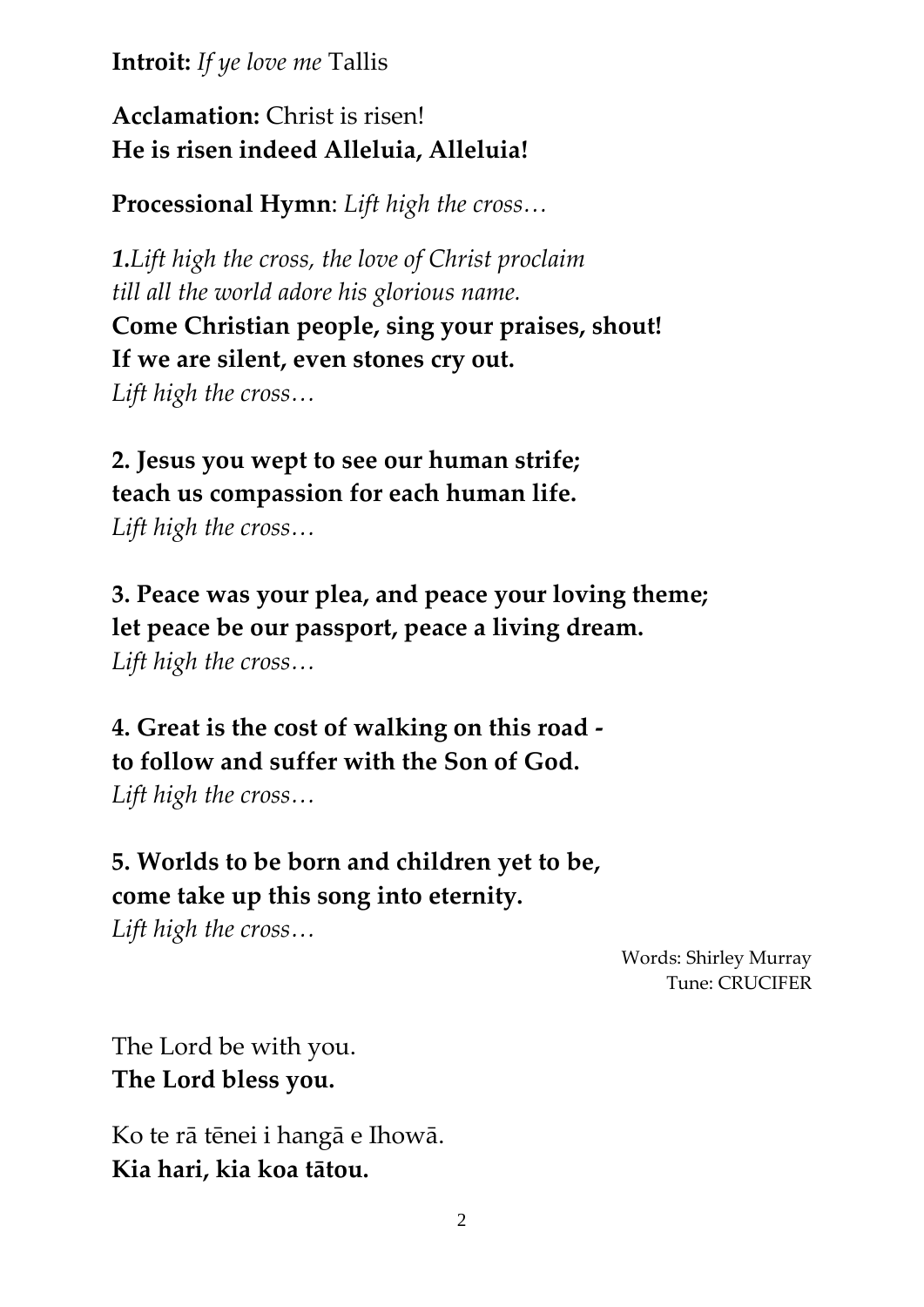#### *(Choir & congregation)*

**Glory to God in the highest, and peace to God's people on earth. Lord God, heavenly King, almighty God and Father, we worship you, we give you thanks, we praise you for your glory. Lord Jesus Christ, only Son of the Father, Lord God, Lamb of God, you take away the sin of the world: have mercy on us; you are seated at the right hand of the Father: receive our prayer. For you alone are the Holy One, you alone are the Lord, you alone are the Most High, Jesus Christ, with the Holy Spirit, in the glory of God the Father. Amen.**

Hear the teaching of Christ*:*  a new commandment I give to you, that you love one another as I have loved you. **Spirit of God, search our hearts.**

Jesus said*:* 

There is joy among the angels of God over one sinner who repents.

God has promised forgiveness to all who truly repent, turn to Christ in faith and are themselves forgiving.

In silence we call to mind our sins.

*(Choir) Kyries*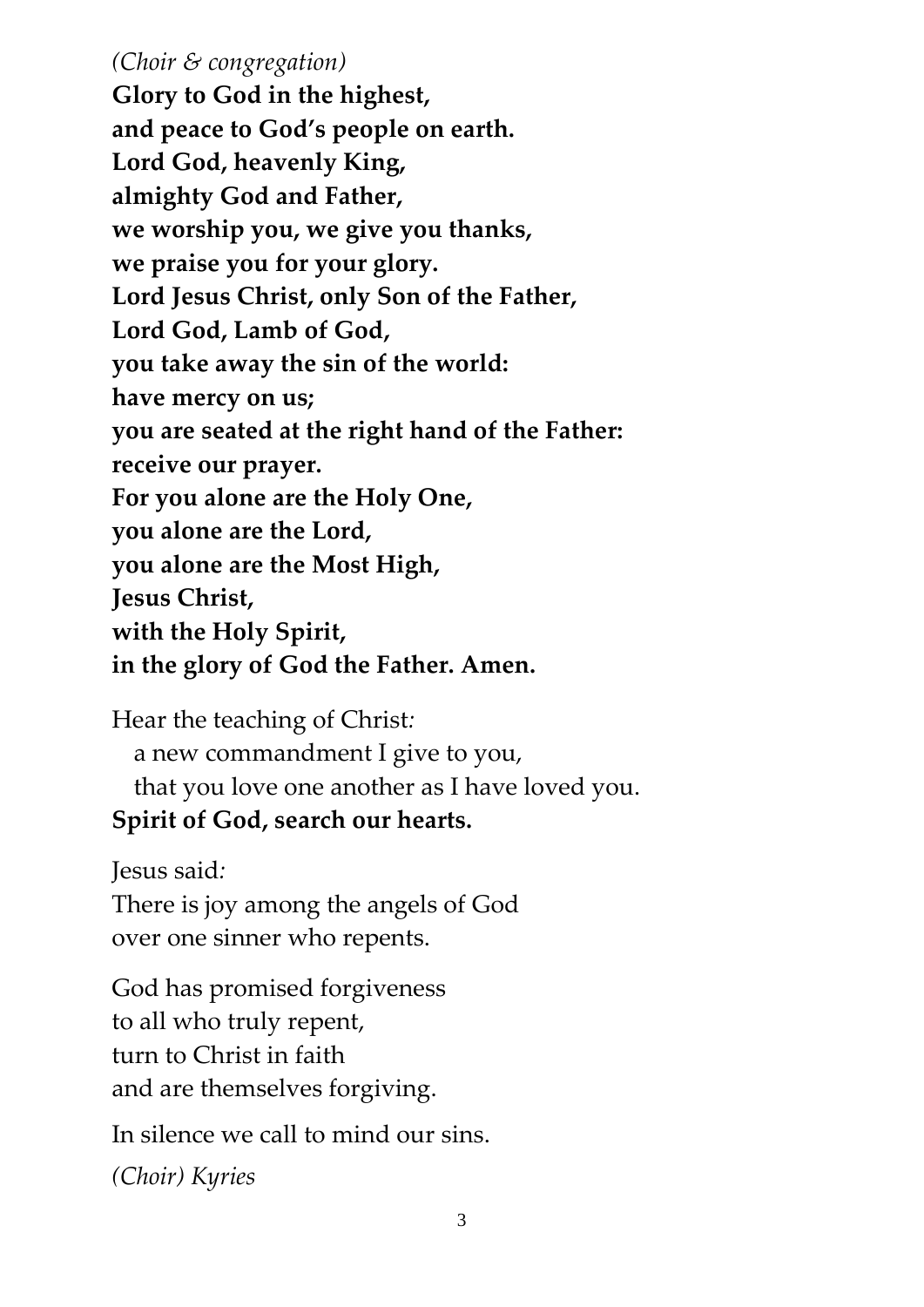Let us confess our sins. **Merciful God, we have sinned in what we have thought and said, in the wrong we have done and in the good we have not done. We have sinned in ignorance: we have sinned in weakness: we have sinned through our own deliberate fault. We are truly sorry. We repent and turn to you. Forgive us, for our Saviour Christ's sake, and renew our lives to the glory of your name. Amen.**

Through the cross of Christ, God have mercy on you, pardon you and set you free. Know that you are forgiven and be at peace. God strengthen you in all goodness and keep you in life eternal. **Amen.**

#### **Collect for the Sixth Sunday of Easter**

**Alleluia, God Eternal; grace and wholeness show your glory. Deliver us from sin's oppression, free us from despair, and have us stand to reflect the glory of Christ. Through Jesus Christ our Liberator, who is alive and reigns with you, in the unity of the Holy Spirit, one God, now and for ever. Amen**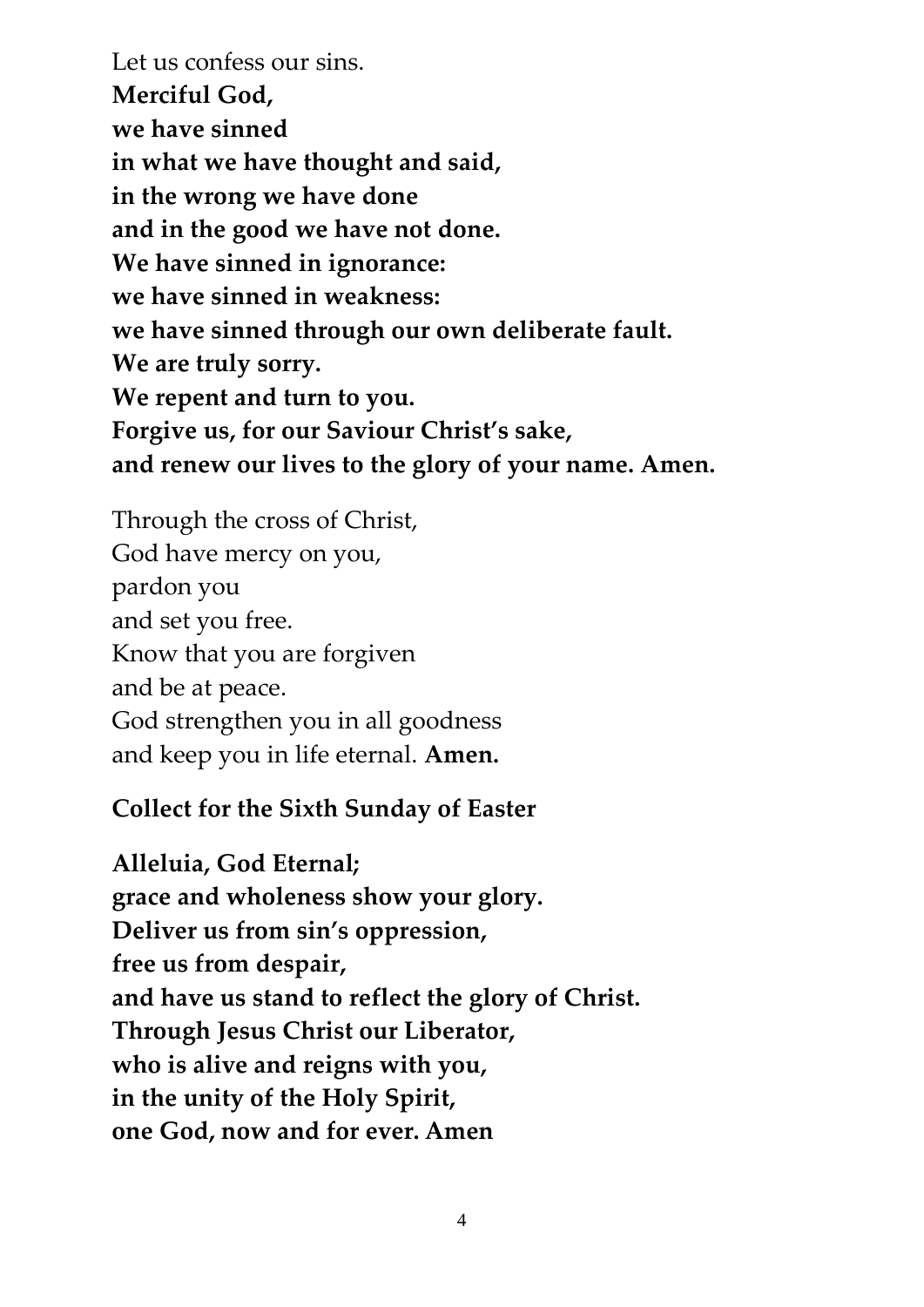# **A reading from the New Testament: Acts 16: 9-15**

During the night Paul had a vision: there stood a man of Macedonia pleading with him and saying, 'Come over to Macedonia and help us.' When he had seen the vision, we immediately tried to cross over to Macedonia, being convinced that God had called us to proclaim the good news to them. The Conversion of Lydia

We set sail from Troas and took a straight course to Samothrace, the following day to Neapolis, and from there to Philippi, which is a leading city of the district of Macedonia and a Roman colony. We remained in this city for some days. On the sabbath day we went outside the gate by the river, where we supposed there was a place of prayer; and we sat down and spoke to the women who had gathered there. A certain woman named Lydia, a worshipper of God, was listening to us; she was from the city of Thyatira and a dealer in purple cloth. The Lord opened her heart to listen eagerly to what was said by Paul. When she and her household were baptized, she urged us, saying, 'If you have judged me to be faithful to the Lord, come and stay at my home.' And she prevailed upon us.

# **Psalm: 67** *(Choir)*

1 God be merciful unto us, and bless us, and show us the light of his countenance, and be merciful unto us;

2 That thy way may be known upon earth, thy saving health among all nations.

3 Let the peoples praise thee, O God; yea, let all the peoples praise thee.

4 O let the nations rejoice and be glad; for thou shalt judge the folk righteously, and govern the nations upon earth.

5 Let the peoples praise thee, O God; yea, let all the peoples praise thee.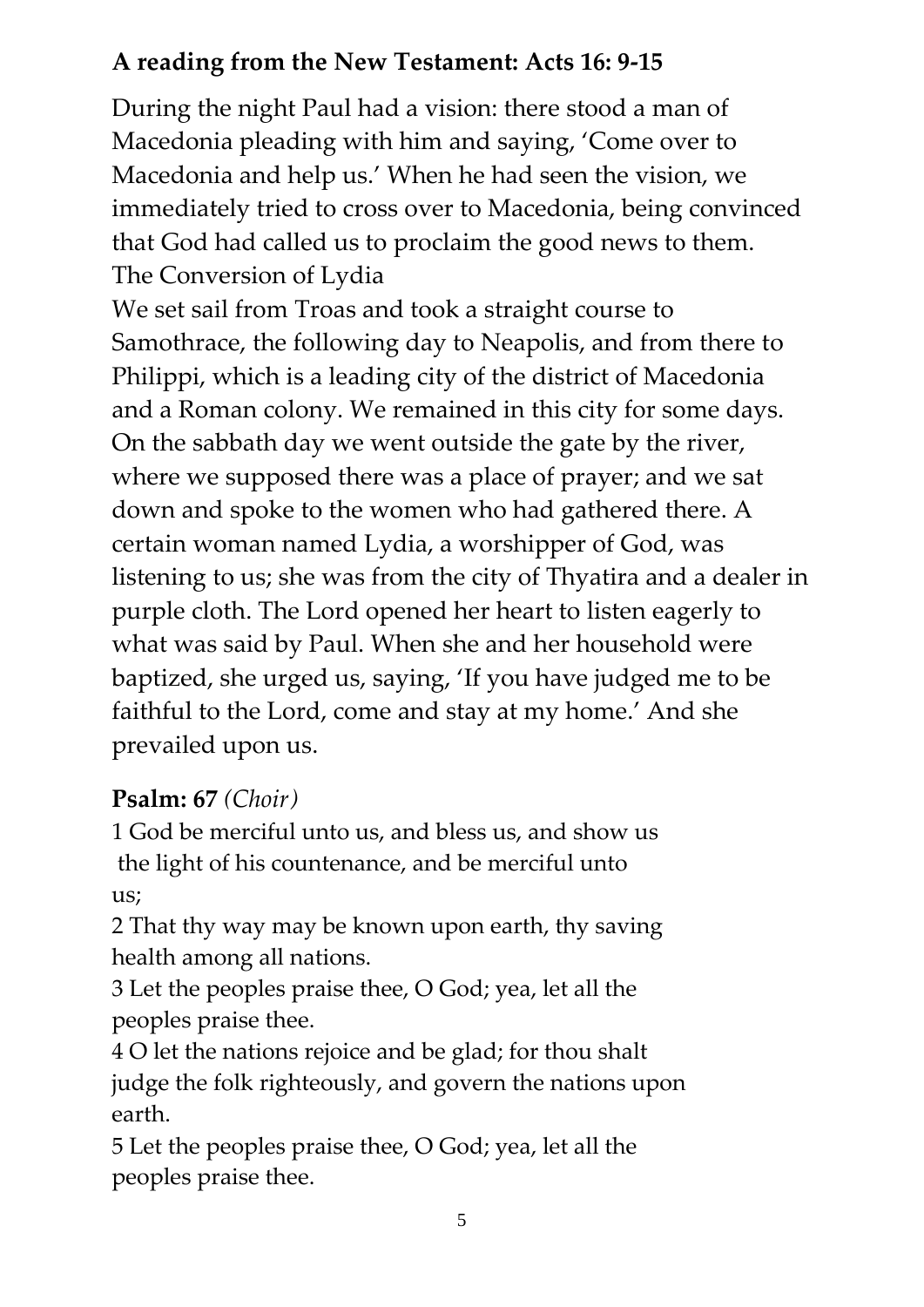6 Then shall the earth bring forth her increase; and God, even our own God, shall give us his blessing. 7 God shall bless us; and all the ends of the world shall fear him.

## **A New Testament reading: Revelation 21:10,22-22.5**

And in the spirit he carried me away to a great, high mountain and showed me the holy city Jerusalem coming down out of heaven from God.

I saw no temple in the city, for its temple is the Lord God the Almighty and the Lamb. And the city has no need of sun or moon to shine on it, for the glory of God is its light, and its lamp is the Lamb. The nations will walk by its light, and the kings of the earth will bring their glory into it. Its gates will never be shut by day—and there will be no night there. People will bring into it the glory and the honour of the nations. But nothing unclean will enter it, nor anyone who practises abomination or falsehood, but only those who are written in the Lamb's book of life*.*

# *The River of Life*

Then the angel showed me the river of the water of life, bright as crystal, flowing from the throne of God and of the Lamb through the middle of the street of the city. On either side of the river is the tree of life with its twelve kinds of fruit, producing its fruit each month; and the leaves of the tree are for the healing of the nations. Nothing accursed will be found there any more. But the throne of God and of the Lamb will be in it, and his servants will worship him; they will see his face, and his name will be on their foreheads. And there will be no more night; they need no light of lamp or sun, for the Lord God will be their light, and they will reign for ever and ever.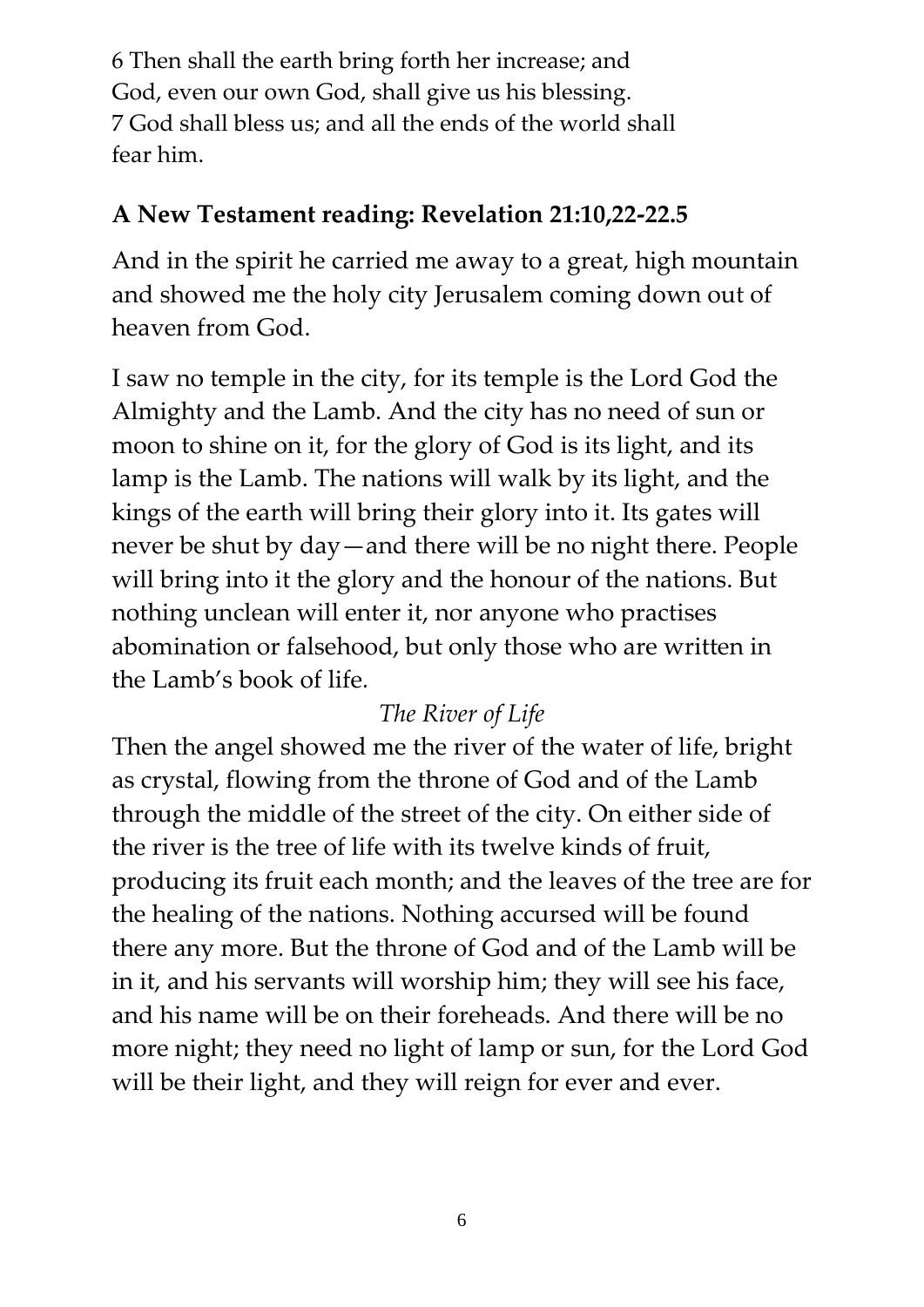**Gradual:** *God is our strength and refuge…*

**1. God is our strength and refuge, our present help in trouble; and we therefore will not fear though the earth should change! Though mountains shake and tremble, though swirling floods are raging, God the Lord of hosts is with us evermore!**

**2. There is a flowing river, within God's holy city; God is in the midst of her she shall not be moved! God's help is swiftly given, thrones vanish at his presence — God the Lord of hosts is with us evermore!**

**3. Come, see the works of our maker, learn of his deeds all-powerful: wars will cease across the world when he shatters the spear! Be still and know your creator, uplift him in the nations — God the Lord of hosts is with us evermore!**

> Words: R Bewes, Tune AURELIA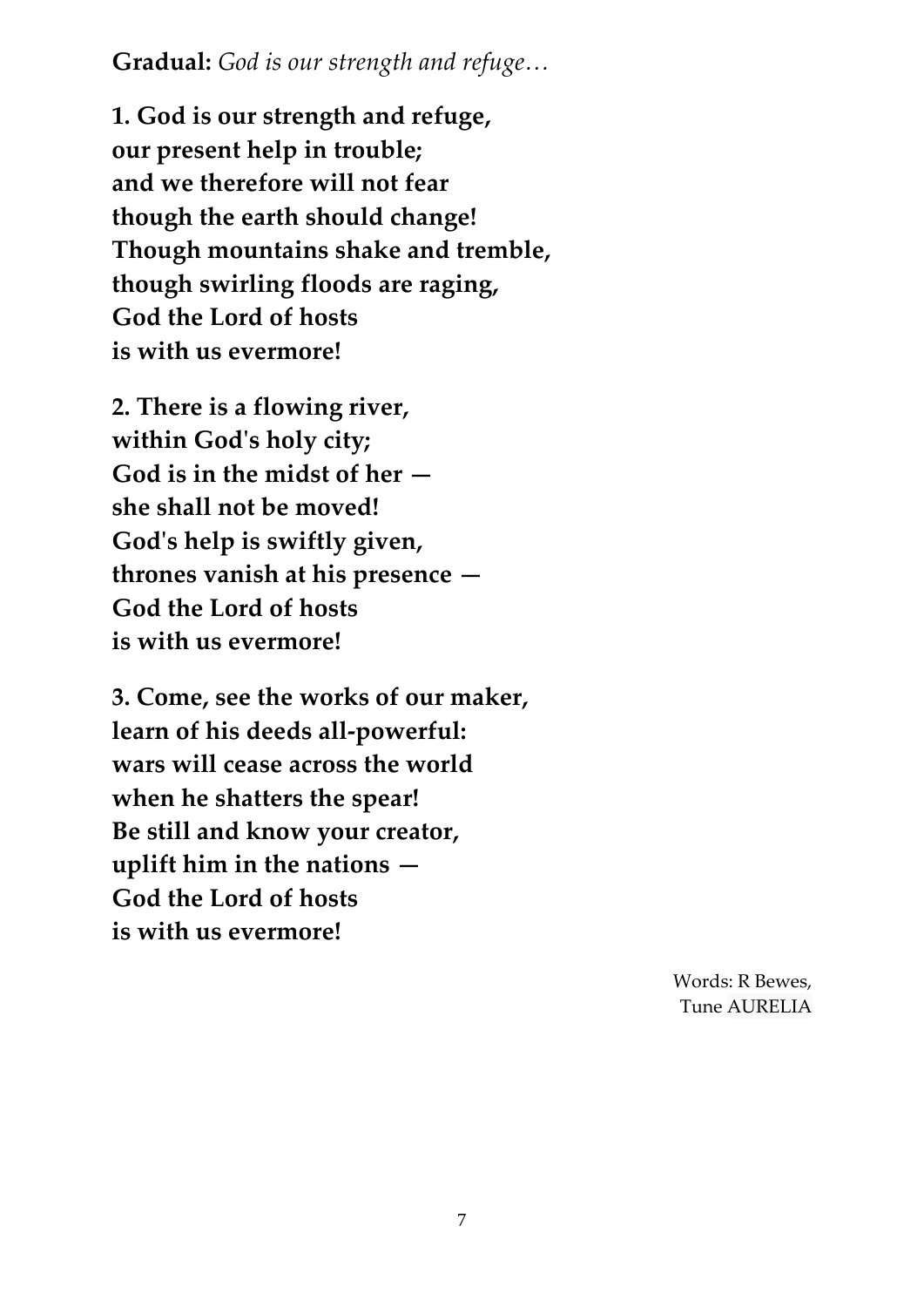## **The Gospel**

*Proclamation:* The Holy Gospel according to **John 14: 23-29** *Response:* **Praise and glory to God.**

Jesus answered him, 'Those who love me will keep my word, and my Father will love them, and we will come to them and make our home with them. Whoever does not love me does not keep my words; and the word that you hear is not mine, but is from the Father who sent me.

'I have said these things to you while I am still with you. But the Advocate, the Holy Spirit, whom the Father will send in my name, will teach you everything, and remind you of all that I have said to you. Peace I leave with you; my peace I give to you. I do not give to you as the world gives. Do not let your hearts be troubled, and do not let them be afraid. You heard me say to you, "I am going away, and I am coming to you." If you loved me, you would rejoice that I am going to the Father, because the Father is greater than I. And now I have told you this before it occurs, so that when it does occur, you may believe.

This is the Gospel of Christ *Response:* **Praise to Christ, the word**

# **Sermon:** *The Rev'd Canon Jenny Chalmers*

Let us pray for the Church and for the world, giving thanks for God's goodness.

# **The Prayers of the people:** *The Rev'd Sue Matthews*

# **Te Inoi a te Ariki**

Kua ākona nei tātou e tō tātou Ariki, ka īnoi tātou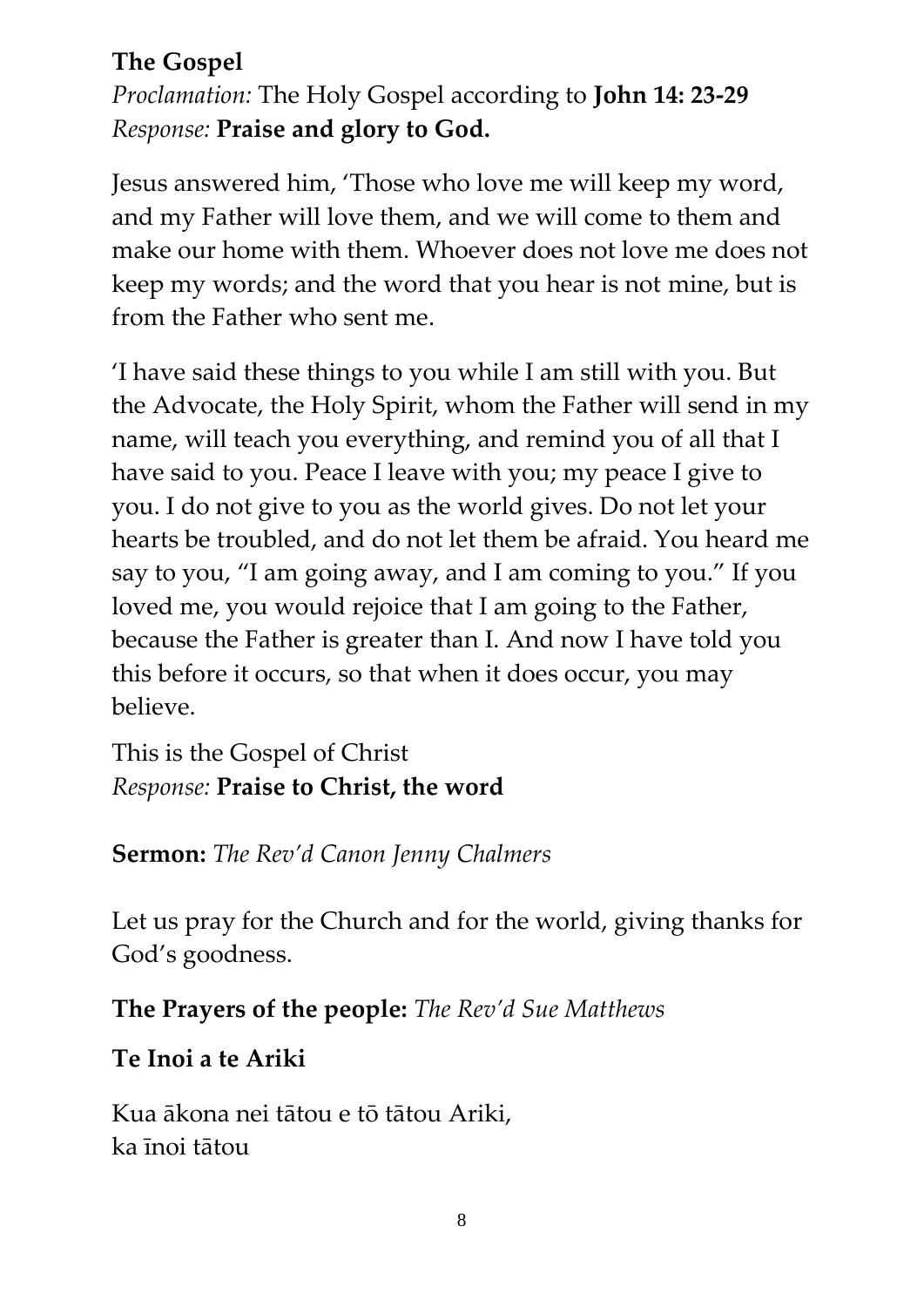**E tō mātou Matua i te rangi Kia tapu tōu Ingoa. Kia tae mai tōu rangatiratanga. Kia meatia tāu e pai ai ki runga ki te whenua, kia rite anō ki tō te rangi. Hōmai ki a mātou āianei he taro mā mātou mō tēnei rā. Murua ō mātou hara, Me mātou hoki e muru nei i ō te hunga e hara ana ki a mātou. Aua hoki mātou e kawea kia whakawaia;**

**Engari whakaorangia mātou i te kino: Nōu hoki te rangatiratanga, te kaha, me te korōria, Āke ake ake. Āmine.**

**Peace**

*Please stand*

Kia tau tonu te rangimārie o te Ariki ki a koutou. **A ki a koe anō hoki.**

*The priest then continues*

E te whānau, we are the body of Christ **By one Spirit we were baptised into one body.** Kia mau te kotahitanga o te Wairua he mea paihere nā te rangimārie. **Āmine. Kua paiheretia tātou ki te aroha o te Karaiti.**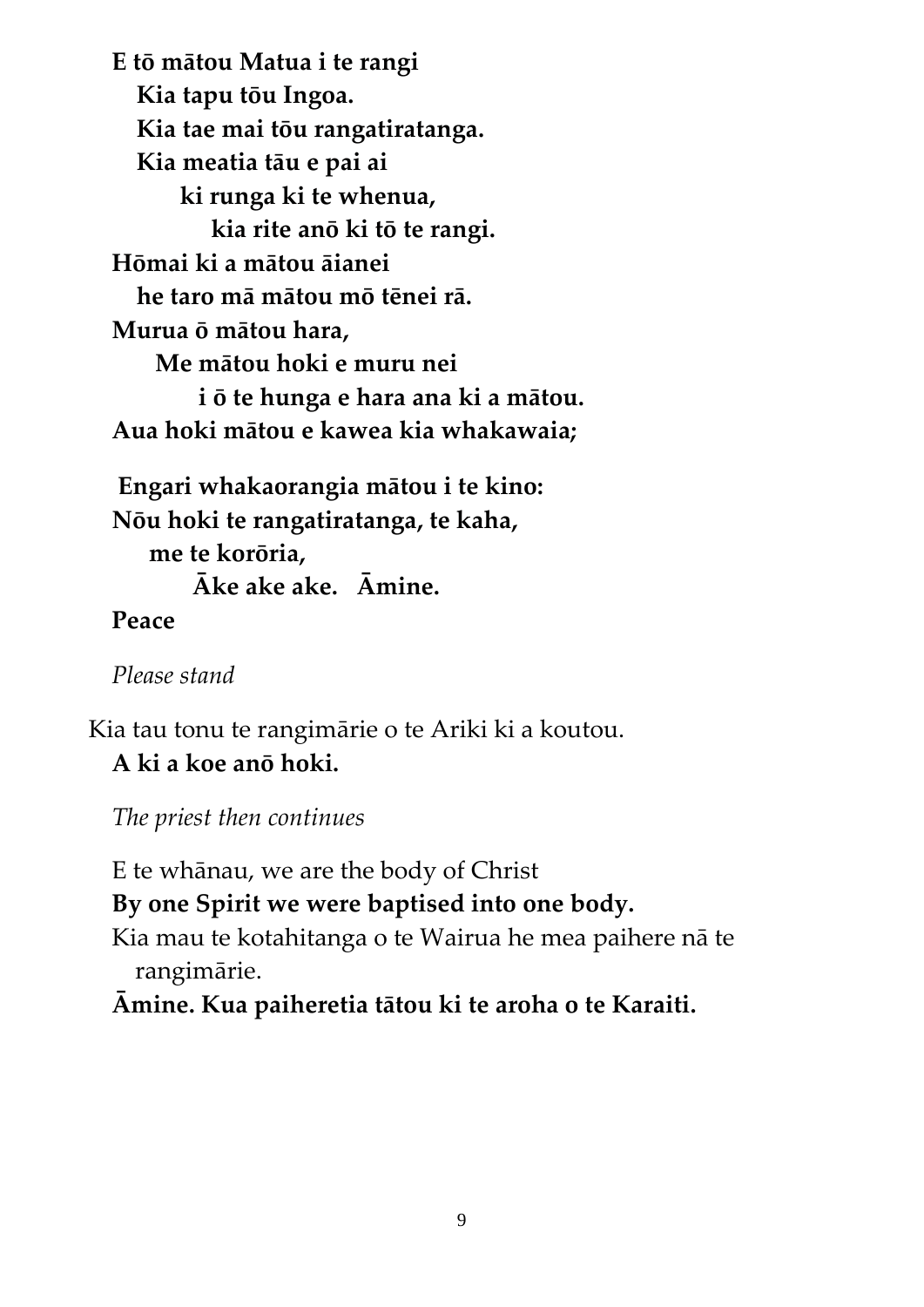**Offertory:** *Great and deep the Spirit's purpose…*

**1. Great and deep the Spirit's purpose hidden now in mystery; nature bursts with joyful promise, ripe with what is yet to be. In a wealth of rich invention, still the work of art unfolds – barely have we seen, and faintly, what God's great salvation holds.**

**2. Great and deep the Spirit's purpose making Jesus seen and heard. Every age of God's creation grasps new meanings from the Word. Show us, Holy Spirit, show us your new work begun today; eyes and ears and hearts are open, teach us what to do and say.**

**3. Great and deep the Spirit's purpose all God's children brought to birth, freed from hunger, fear and evil every corner of the earth. And a million million voices speak with joy the Saviour's name; every face reflects his image, never any two the same.**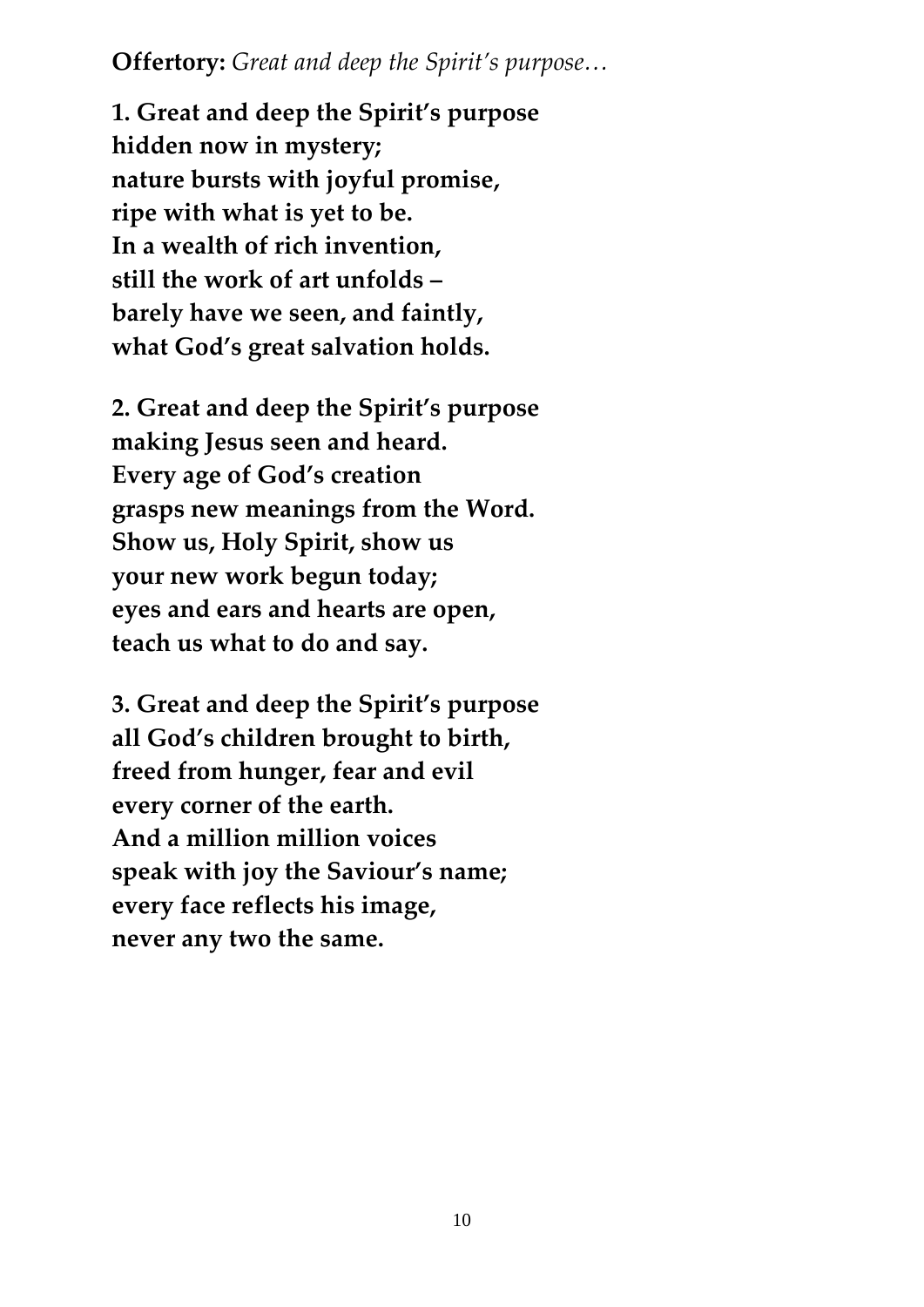**4. Great and deep the Spirit's purpose nothing shall be left to chance. All that lives will be united in the everlasting dance. All fulfilled and all perfected, each uniquely loved and known, Christ in glory unimagined once for all receives his own.**

> Words: Marnie Barrell Tune: HYFRYDOL

#### **The Preparation of the Gifts**

To you, Lord, belongs the greatness, and the power, and the glory, and the victory and the majesty. **All that is in the heavens and the earth is yours, and of your own we give you.**

#### **The Great Thanksgiving**

The Lord is here. **God's Spirit is with us.**

Lift up your hearts. **We lift them to the Lord.**

Let us give thanks to the Lord our God. **It is right to offer thanks and praise.**

Honour and worship are indeed your due, our Lord and our God, through Jesus Christ, for you created all things; by your will they were created, and for your glory they have their being.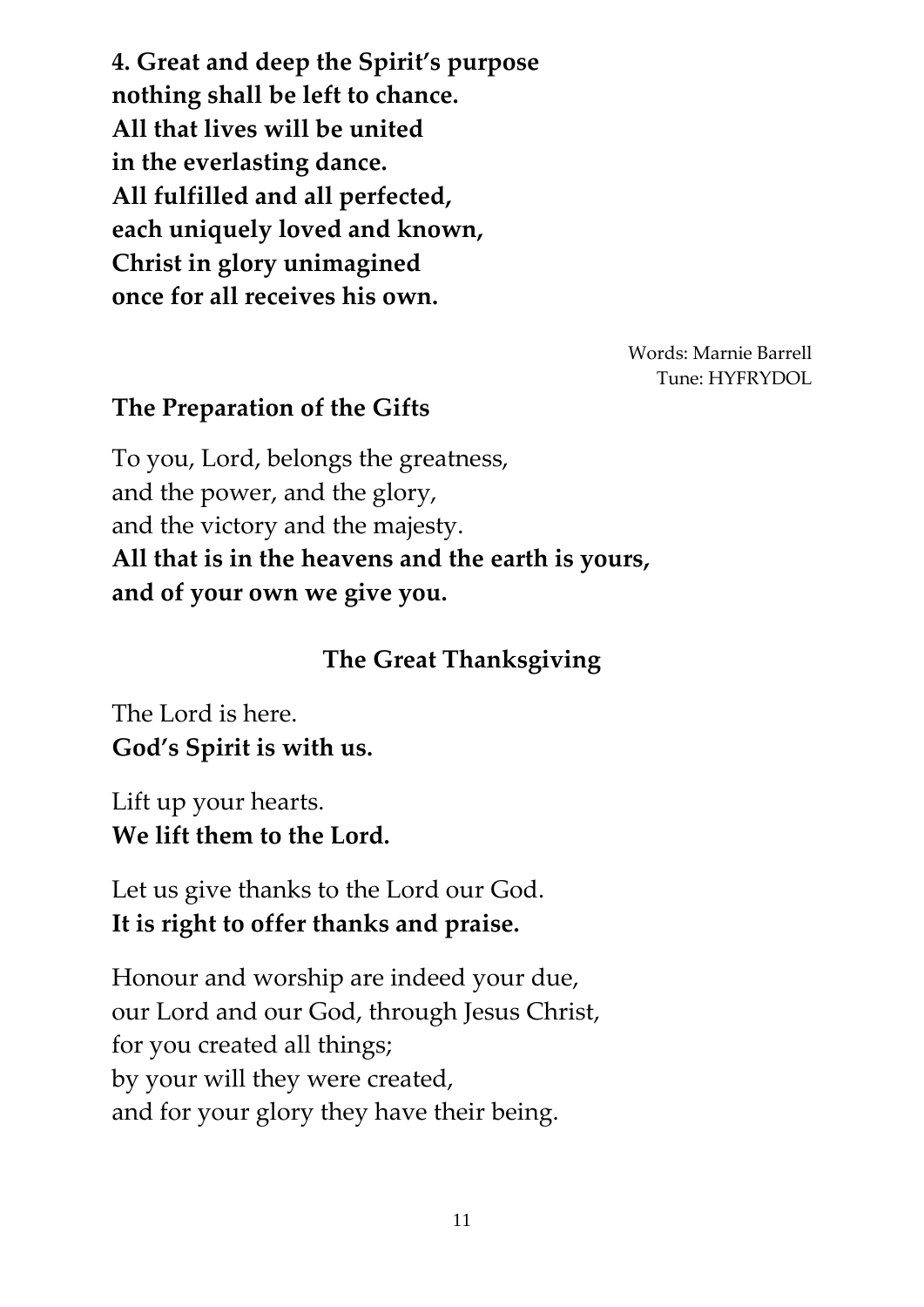In your loving purpose you chose us before the foundation of the world to be your people; you gave your promises to Abraham and Sarah and bestowed your favour on our sister, Mary.

Above all we give you thanks and praise for your grace in sending Jesus Christ, not for any merit of our own but when we had turned away from you. We were bound in sin, but in your compassion you redeemed us, reconciling us to yourself with the precious blood of Christ.

In your Son you suffered with us and for us, offering us the healing riches of salvation and calling us to freedom and holiness

You raised him to life triumphant over death; you exalted him in glory By his victory over death, the reign of sin is ended, a new age has dawned, a broken world is restored And we are made whole once more. Therefore with people of every nation, tribe and language, with the whole Church on earth and in heaven, joyfully we give you thanks and sing:

#### *(Choir) Sanctus & Benedictus*

Holy, holy, holy Lord, God of power and might, Heaven and earth are full of your glory Hosanna in the highest

Blessed is he who comes in the name of the Lord. Hosanna in the highest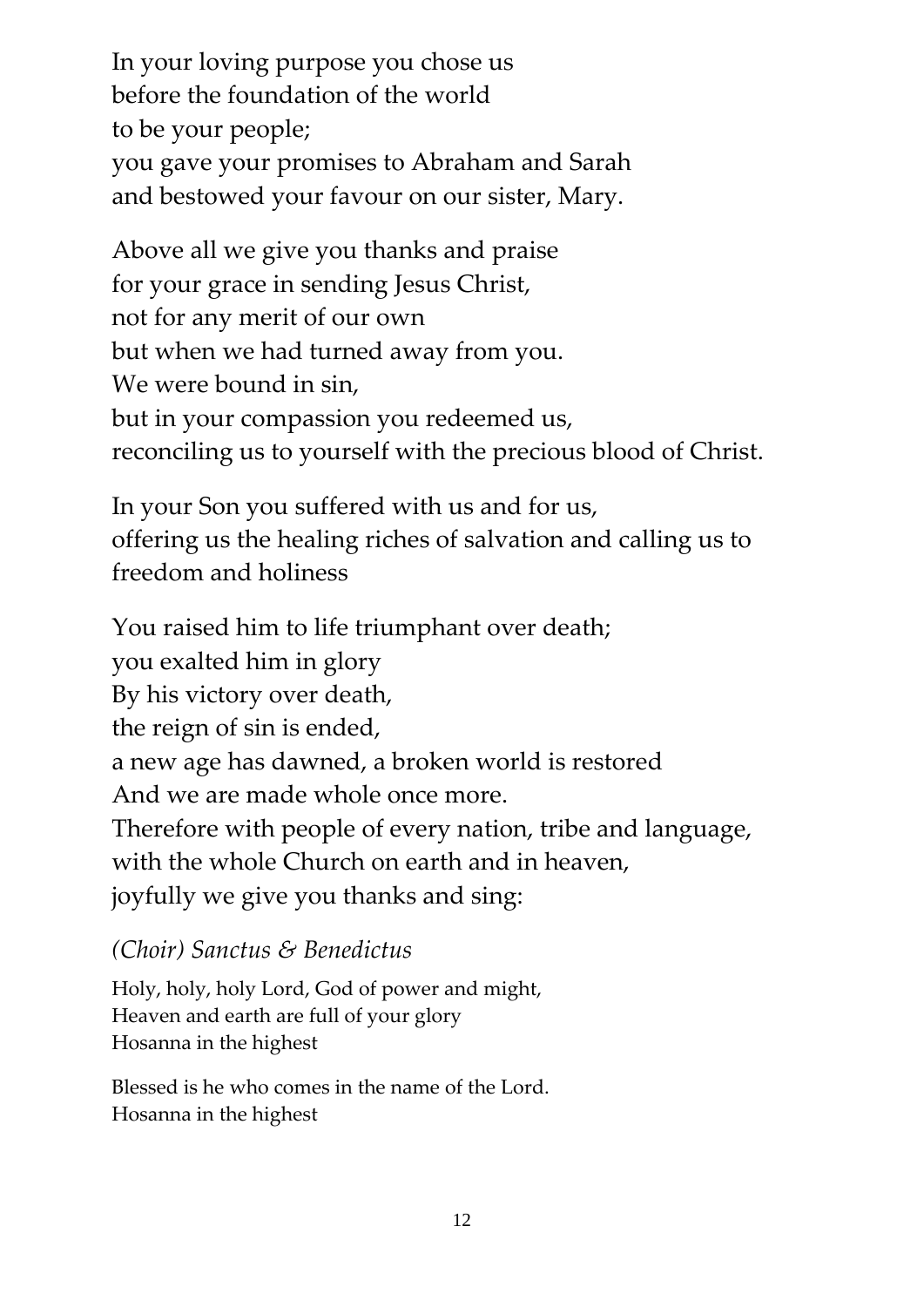All glory and honour to you, God of grace, for you gave us your only Son Jesus Christ. On the night before he died he took bread; and when he had given you thanks, he broke it, gave it to his disciples, and said: Take, eat, this is my body which is given for you; do this to remember me.

After supper he took the cup; and when he had given you thanks, he gave it to them and said:

Drink this, all of you, for this is my blood of the new covenant which is shed for you and for many for the forgiveness of sins; do this as often as you drink it, to remember me.

Therefore loving God, in this sacrament of the suffering and death of your Son, we now celebrate the wonder of your grace and proclaim the mystery of our faith.

**Christ has died, Christ is risen, Christ will come in glory.**

Redeemer God, rich in mercy, infinite in goodness, we were far off until you brought us near and our hands are empty until you fill them.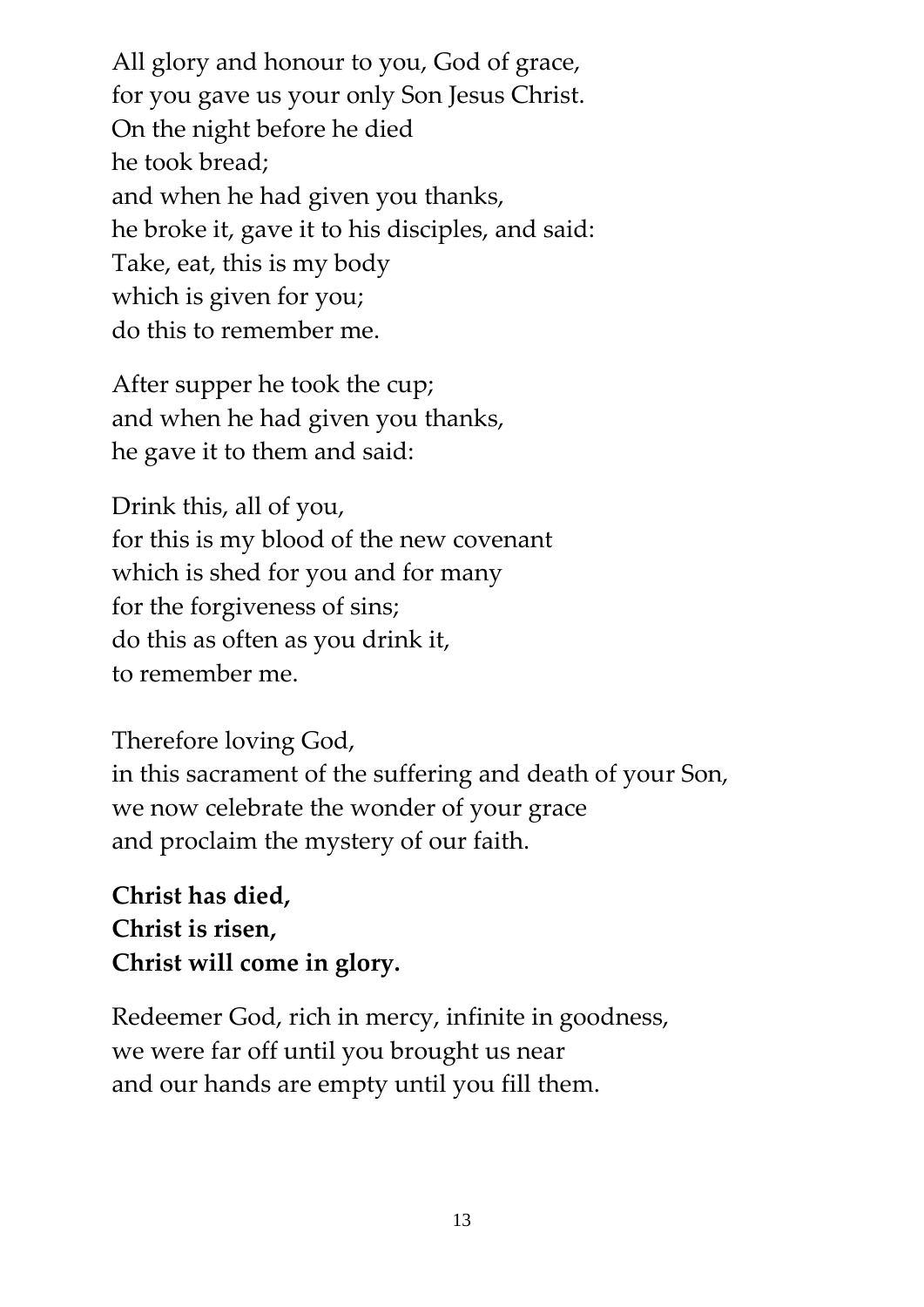As we eat this bread and drink this wine, through the power of your Holy Spirit feed us with your heavenly food, renew us in your service, unite us in Christ, and bring us to your everlasting kingdom. O the depths and riches of your wisdom, O God; how unsearchable are your judgments and untraceable your ways.

# **From you, and through you, and for you are all things. To you be the glory for ever. Amen.**

*Silence*

We break this bread to share in the body of Christ. **We who are many are one body, for we all share the one bread. The Invitation**

Haere mai e te kahui a te Atua, tangohia ēnei kai rangatira a te Karaiti.

*(Choir) Agnus Dei*

*You are welcome to receive either one, or both kinds of communion.*

**Anthem:** *Thou Knowest Lord* Purcell

# **Prayer after communion**

Almighty God, giver of all good things, we thank you for feeding us with the spiritual food of the precious body and blood of our Saviour, Jesus Christ.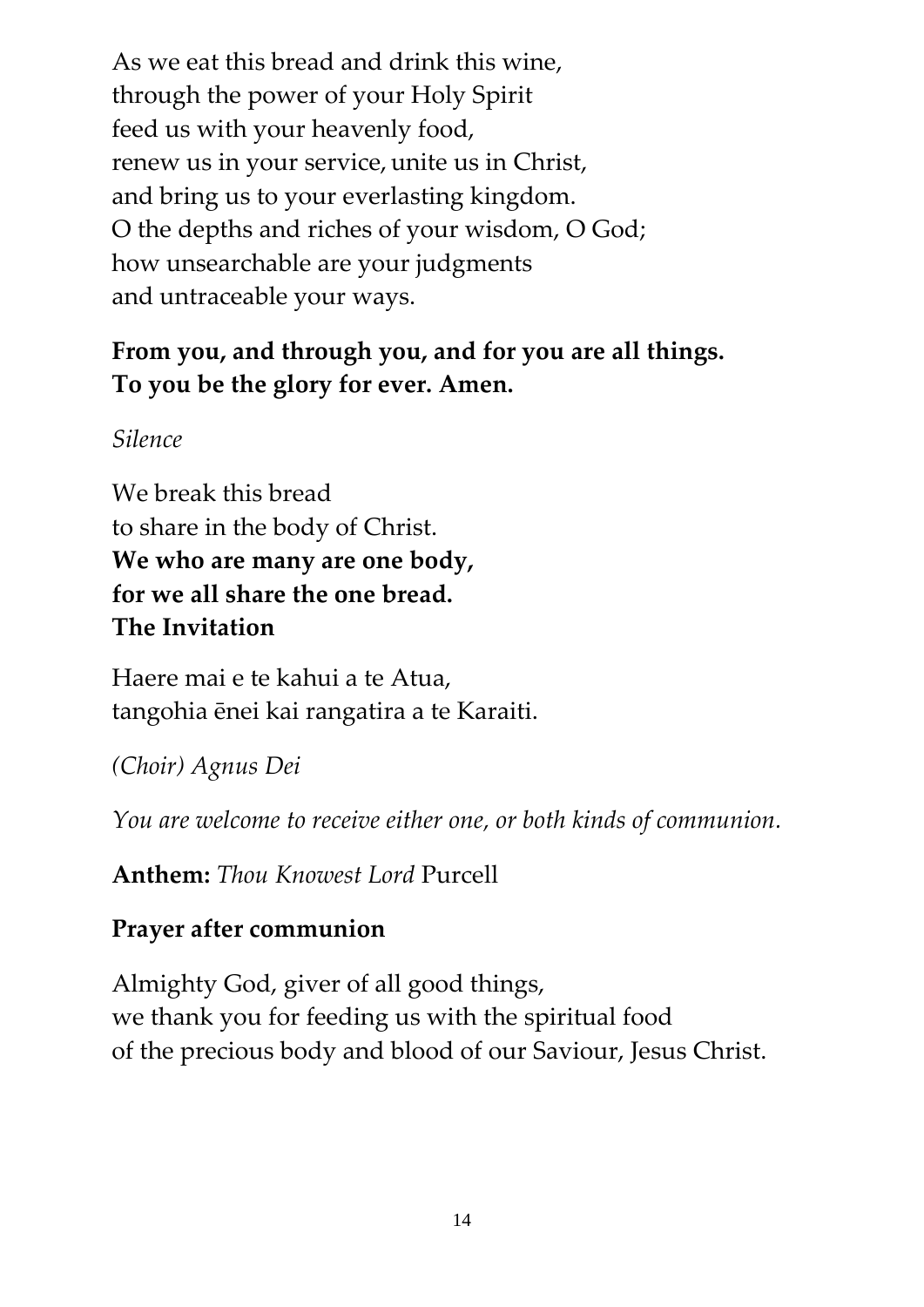We thank you for your love and care in assuring us of your gift of eternal life and uniting us with the blessed company of all faithful people.

**Therefore, everliving God, keep us steadfast in your holy fellowship. And now we offer ourselves, all that we have and are, to serve you faithfully in the world, through Jesus Christ our Redeemer, to whom with you and the Holy Spirit be all honour and glory, now and for ever. Amen**.

**Blessing:** *The Rev'd Canon Jenny Chalmers*

**Recessional hymn:** *Christ is alive …*

**1. Christ is alive, and the universe must celebrate, and the stars and the suns shout on this Easter Day! Christ is alive, and his family must celebrate in a great alleluia, a great alleluia to praise the power that made the stone roll away.**

**2. Here is our hope: in the mystery of suffering is the heartbeat of Love, Love that will not let go, here is our hope, that in God we are not separate, and we sing alleluia, we sing alleluia to praise the power that made the stone roll away.**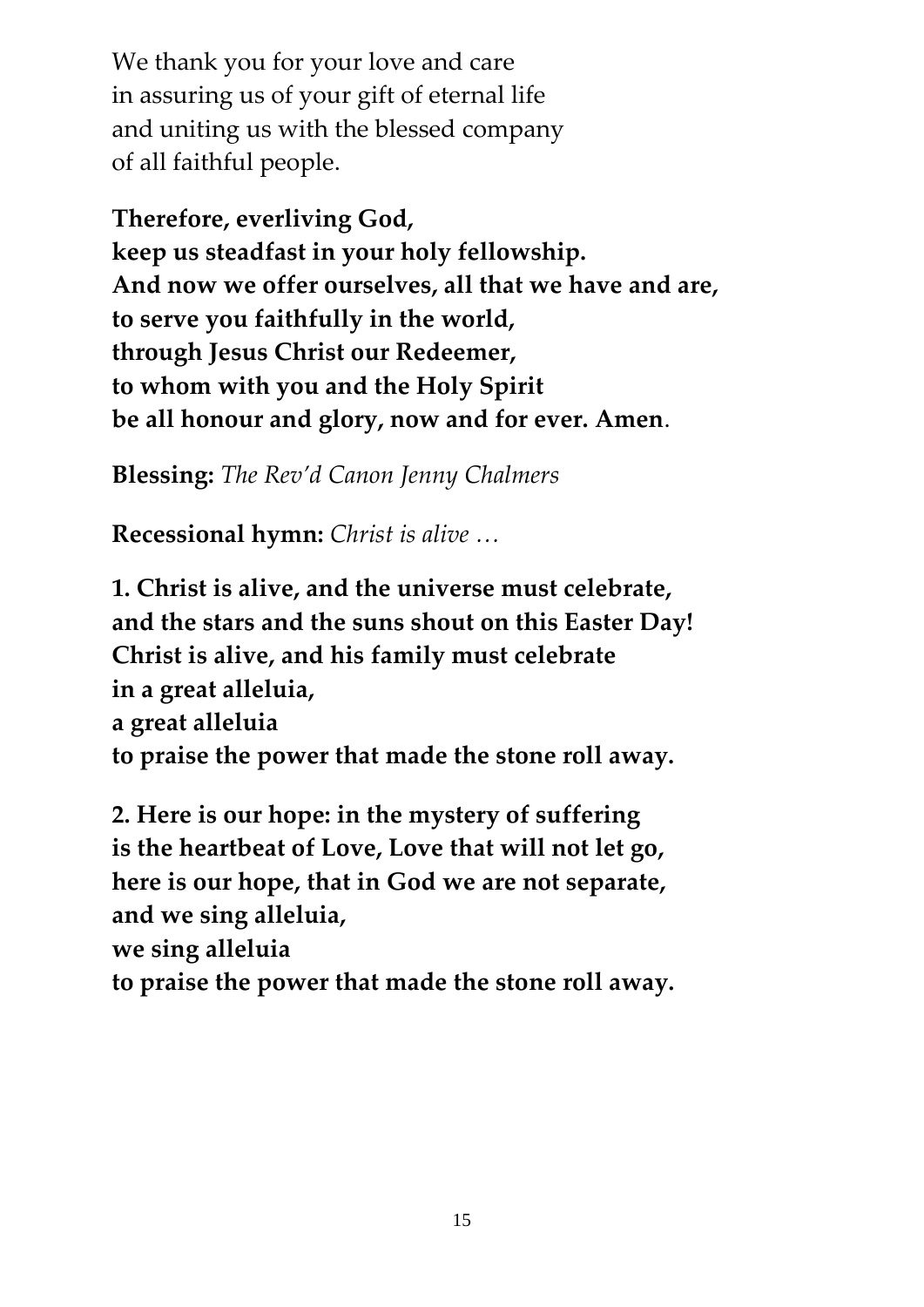**3. Christ Spirit, dance through the dullness of humanity to the music of God, God who has set us free! You are the pulse of the new creation's energy; with a great alleluia, a great alleluia to praise the power that made the stone roll away.** Words: Shirley Murray Music: Gillian Bray

#### **Dismissal**

Haere i runga i te rangimārie i runga i te aroha me te ngākau hihiko ki te mahi ki te Ariki.

## **Āmine. Ka haere mātou i runga i te ingoa o te Karaiti.**

*Hymns reproduced with permission under CCLI license #504995*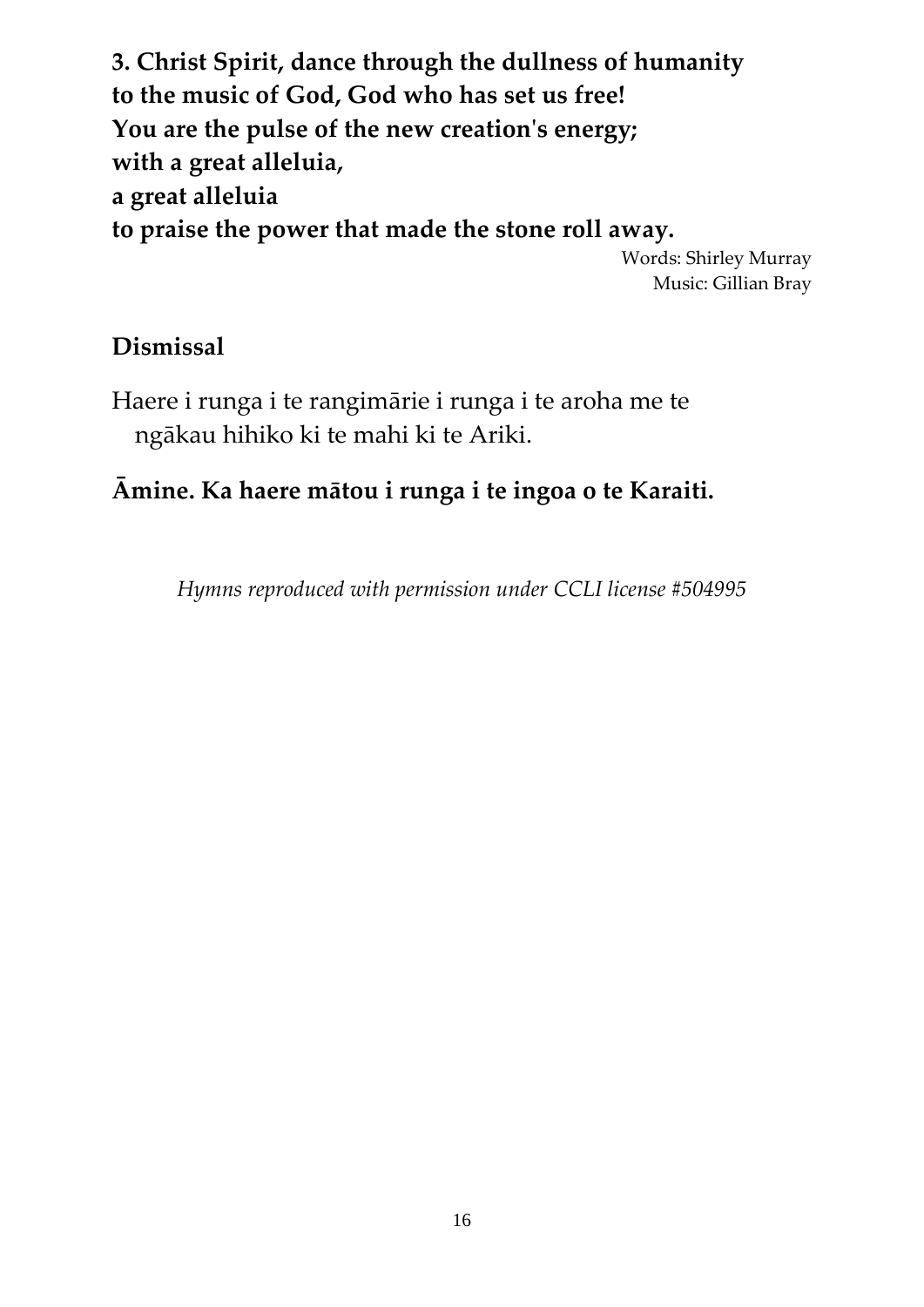#### **MID-WEEK SERVICES**

**9.00am Tuesday-Friday** Morning prayer in the *Resurrection Chapel* **10.30am Tuesday, Eucharist,** This will take place every Tuesday in the *Resurrection Chapel*  **12.00pm Every Wednesday-** Midday prayer

### **UPCOMING SERVICES & EVENTS**

**Sunday 29th May- 7th Sunday of Easter** 

**8.00 am** Eucharist

**10.00 am** Choral Eucharist

### **Sunday 5th June**- **The day of Pentecost**

**8.00 am** Eucharist

**10.00 am** Choral Eucharist

*Our main services are generally streamed on* **https://www.facebook.com/WaiapuCathedral** Email:**[admin.cathedral@waiapu.com](mailto:admin.cathedral@waiapu.com)**

[www.napiercathedral.org.nz](http://www.napiercathedral.org.nz/)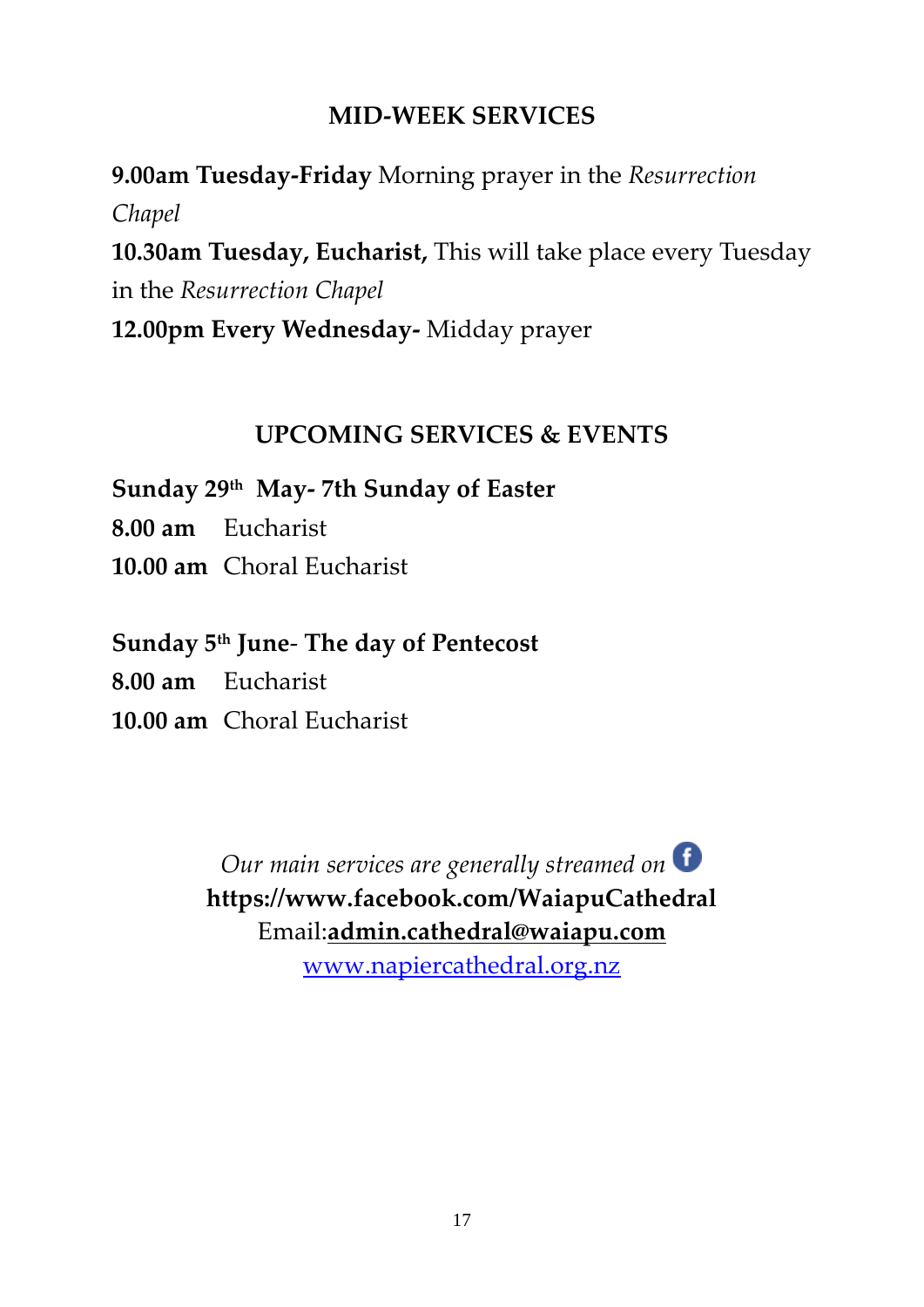## **CATHEDRAL NOTICES**

**Thank you** to all who helped make Dean Di's installation a night to remember, especially the musicians, those who did the flowers, moved the furniture, poured the wine and passed sandwiches and particularly to those who did jobs that weren't acknowledged.

**Next Thursday Ascension day,** there will be an Archdeaconry service of Commissioning of Wardens and Vestries at 7pm at St Matthew's Hastings. Everyone is welcome.

**Please do not** flush the paper towels down the toilet. It is causing our drains to block.

**The Napier Community Foodbank** is merging with Nourished 4 Nil and will be operational from Monday 30th May out of our new premises in Onekawa. It will be the same service just a different location and all your wonderful donations will still be used in Foodbank parcels. Thank you so much for your continuing support of the Foodbank as together we help those in our community in varying situations of hardship.

Has anyone seen my smallish red Common Praise prayerbook? Last used at Evensong in May. It's really valuable to me and also has sentimental value. Thank you Canon Jenny